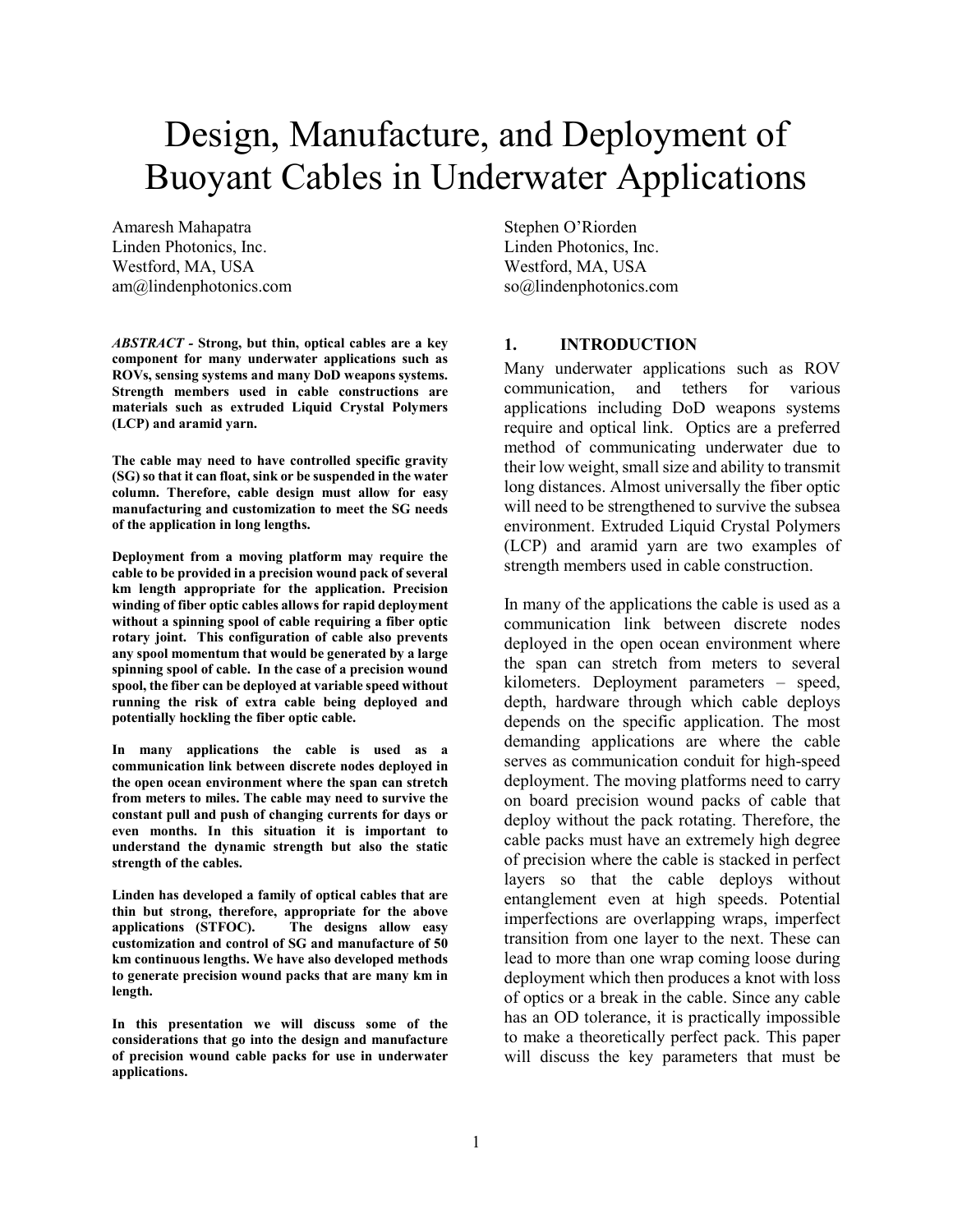monitored in pack fabrication to ensure successful deployment at speed.

# **2. PACKING EFFICIENCY**

Pack efficiency is the obvious first parameter to assess pack quality.

## **2.1. Derivation of Formula for Capacity of a precision wound pack**

Fig. 1 shows defines dimensions of a pack.



**Figure 1. Dimensions of precision wound pack** 

- $A =$ Flange diameter
- $C =$ Barrel diameter
- $B = Traverse$
- $D$  = cable diameter

We first calculate pack capacity using square stacking as shown in Figure 2



**Figure 2. Square Packing** 

Pack capacity =  $RS = no$ . of turns per layer x no. of layers x average length of cable per turn No. of turns per layer  $\frac{D}{D}$ No. of layers 2D Average length of a turn  $=$  (length of turn on barrel + length of turn at flange OD)/2  $=\frac{\pi(A+C)}{2}$ Therefore, RS =  $\frac{B}{D}$ x  $\frac{(A-C)}{2D}$ 2D  $\pi(A+C)$  $\overline{\mathbf{c}}$  $=\frac{\pi (A^2-C^2)B}{4D^2}$  $\frac{c}{4D^2}$  $=\frac{\pi (Flange \ Diameter^2 - Barrel \ Diameter^2)B}{4 (Wing \ QD)^2}$  $4(Wire OD)^2$ (1)

Figure 2 is considered a "square packing profile" and the maximum area coverage in this configuration is 78.5%.

In the case of a perfect precision wind, the cable stacking is hexagonal as shown in Figure 3. The maximum coverage in this area is 90.7%, an improvement over square packing.



**Figure 3. Hexagonal** 

#### **Packing**

In hexagonal packing, the number of layers that can be accommodated is larger since the layers are separated by less than twice the cable diameter, D, because the cable sits in the well created by adjacent cables in the previous layer. It is easy to show that the layer separation in this configuration is 0.866D, therefore, the total number of layers increases by a factor of 1.155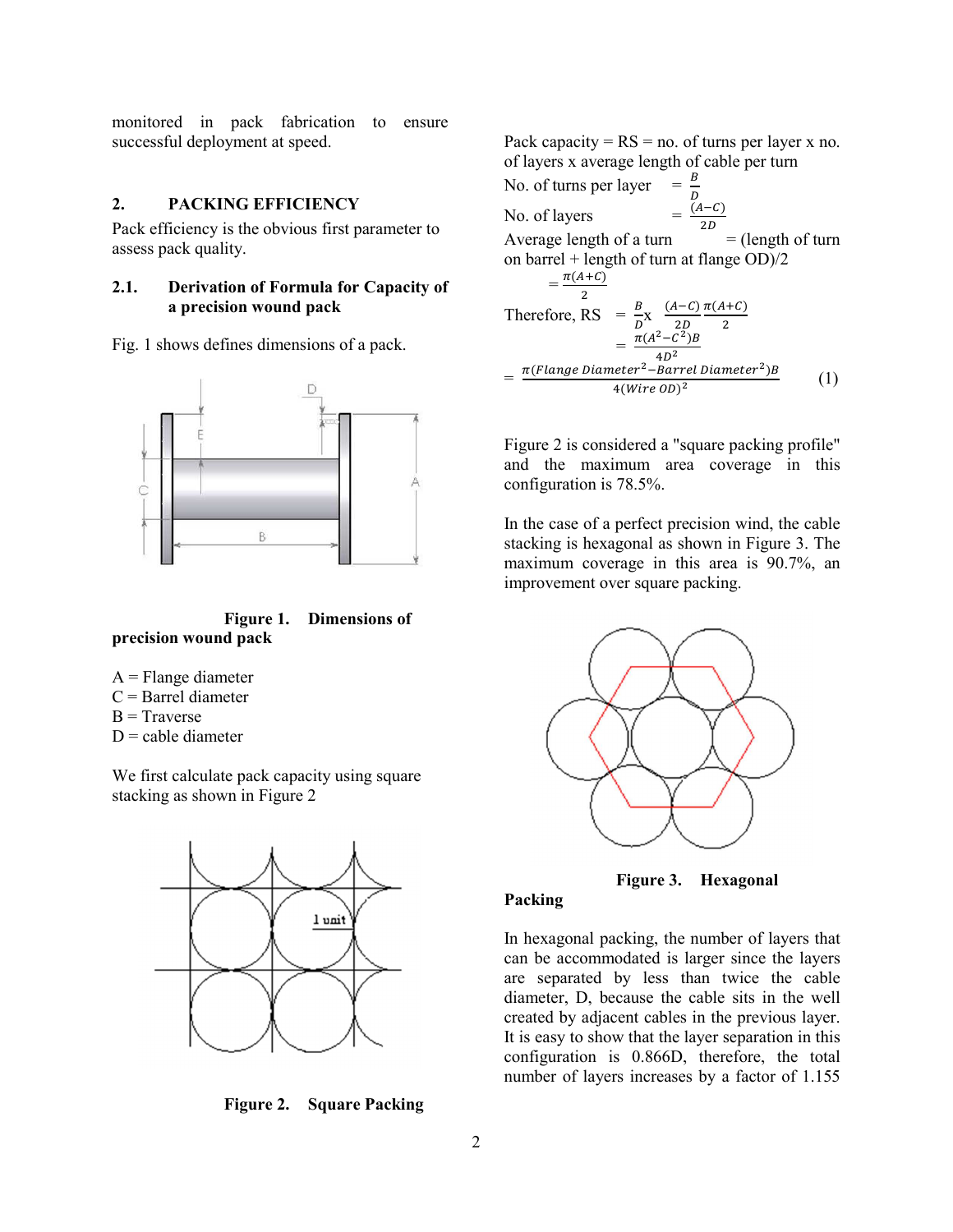(inverse of 0.866) Therefore, the pack capacity, RH, is given by

$$
RH = 1.155 \times
$$
  
\n
$$
\frac{\pi \text{(Flange Diameter}^2 - \text{Barrel Diameter}^2)B}{4 \text{(Wire OD)}^2}
$$
\n(2)

This assumes the following: a) that the fiber optic cable is a perfect circle; b) that each cross section of cable in any given plane would have the same OD; c) that the set-up points at the layer cross overs would occur at the exact same location throughout the pack. All of these assumptions are true in theory, but in practice the cable will have some ovality, will have some variation in OD along the length, as a result cross over locations will vary. We have found in practice that while winding, a cable will naturally stack hexagonally, but this is more prevalent for the inner layers. As the pack OD increases and tolerances "stack-up" the level of "perfection" in the wind decreases as does packing efficiency.

# **3. PRECISION PACK METRICS**

#### **3.1. Packing Efficiency (PE)**

Once fabrication of a pack is complete, one can input the pack dimensions in eqn. 2 to calculate the pack capacity. The actual length is measured with an OTDR and the ratio of actual length to theoretical length from eqn. 2 is defined as the pack efficiency (PE). A randomly wound spool of cable (on standard respooling equipment) has PE of about 80%. This seems to be the case independently of the pitch used in respooling. A precision pack that needs to deploy at speed over several kilometers should have a PE > 90%.

## **3.2. Layer Uniformity**

High packing efficiency is not sufficient to ensure successful deployment since it measures overall PE but not local PE. Overall PE may be high merely because stacking of inner layers is perfect whereas stacking of outer layers has  $PE < 90\%$ . Such a pack will not deploy successfully for the full length. It is critical that the number of wraps in each layer must be tracked during fabrication. Ideally each layer must have the same number of wraps. However, cable defects such as ovality, OD tolerance and discrete lumps, result if the wraps per layer varying from layer to layer.

Nine spools of buoyant, optical cable were fabricated and wound into packs. The characteristics of these packs are summarized in Table 1 whereas deployment test results are summarized in Table 2

| <b>Cable ID</b> | Pack<br>Length<br>(m) | OD<br>(mil) | 1550<br>loss<br>(dB/km) | PE,<br>$\frac{6}{9}$ | Wraps/<br>layer<br>(avg.) | wrap<br>stdev |
|-----------------|-----------------------|-------------|-------------------------|----------------------|---------------------------|---------------|
| 1911104K        | 23,000                | 36.2        | 0.203                   |                      |                           |               |
| 1911104C        | 20,183                | 36.2        | 0.200                   | 87.9                 | 242                       | 12.7          |
| 1911104J        | 20.314                | 36.0        | 0.205                   | 90.4                 | 251                       | 7.8           |
| 1911104G        | 20,326                | 36.0        | 0.196                   | 92.6                 | 257                       | 3.6           |
| 1911104E        | 21,792                | 36.1        | 0.205                   | 94.0                 | 260                       | 1.3           |
| 1911104D        | 20,084                | 36.1        | 0.197                   | 96.2                 | 262                       | 1.0           |
| 1911104B        | 20,531                | 36.2        | 0.201                   | 95.6                 | 260                       | 1.1           |
| 1911104H        | 20,357                | 36.0        | 0.197                   | 95.9                 | 262                       | 1.3           |
| 1911104A        | 20,304                | 36.1        | 0.199                   | 94.8                 | 261                       | 1.0           |

**Table 1. Precision Pack Characterization** 

**Table 2. Summary of Deployment Tests** 

|                  | Pack    |               |              |                           |
|------------------|---------|---------------|--------------|---------------------------|
| <b>Precision</b> | Length, | PE.           | wrap         |                           |
| Pack ID          | m       | $\frac{0}{0}$ | <b>STDEV</b> | <b>Deployment results</b> |
| 1911104KPP       | 23,000  |               |              | <b>Results VERY POOR:</b> |
|                  |         |               |              | since wind is semi-       |
|                  |         |               |              | precise                   |
| 1911104CPP       | 20,183  | 87.9          | 12.7         | Not tested. STDEV too     |
|                  |         |               |              | high                      |
| 1911104JPP       | 20,314  | 90.4          | 7.8          | Tested; results POOR      |
| 1911104GPP       | 20,326  | 92.6          | 3.6          | Tested; results GOOD;     |
|                  |         |               |              | deploys well at low and   |
|                  |         |               |              | medium                    |
| 1911104EPP       | 21,792  | 94.0          | 1.3          | Results VERY GOOD;        |
|                  |         |               |              | 20 km successful          |
|                  |         |               |              | deployed                  |
| 1911104DPP       | 20,084  | 96.2          | 1.0          | <b>R</b> results          |
|                  |         |               |              | EXCELLENT;20 km           |
|                  |         |               |              | successful deployed       |
| 1911104BPP       | 20,531  | 95.6          | 1.1          | Results                   |
|                  |         |               |              | EXCELLENT;20 km           |
|                  |         |               |              | successful deployed       |
| 1911104HPP       | 20,357  | 95.9          | 1.3          | Results                   |
|                  |         |               |              | EXCELLENT;20 km           |
|                  |         |               |              | successful deployed       |
| 1911104APP       | 20,304  | 94.8          | 1.0          | Results                   |
|                  |         |               |              | EXCELLENT;20 km           |
|                  |         |               |              | successful deployed       |